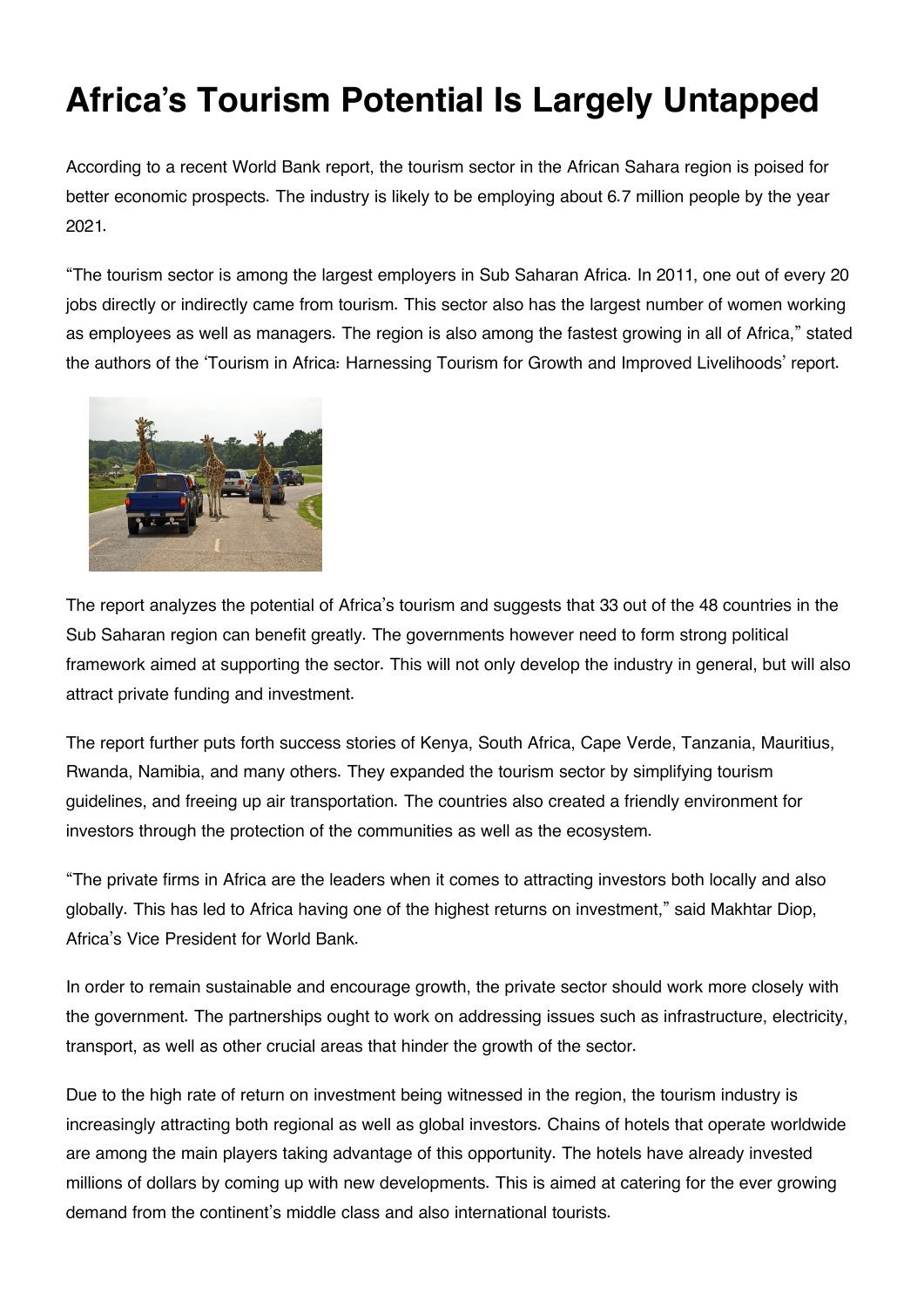

In 1990, 6.7 million tourists visited Africa. However, in 2012 the numbers rose to about 33.8 million visitors bringing in \$36 billion. This represents 2.8% of the GDP in the region. In 2011, the percentage share of global tourism in world GDP was 9.1%. Global tourism was 5.9% of exports and 4.5% of investment globally. The statistics clearly show that revenue from African tourism is increasing very fast and is also showing great potential.

Tourism remains quite essential in improving Africa's economy as well as job creation. The sector is also the most viable when it comes to creating job opportunities for the youth who form the largest number in the job sector. In order to achieve this and also improve infrastructure (road, rail, and airways), proper development and management of the tourism industry is necessary.

"The long-term growth and sustainability of the industry can be guaranteed by the formation of private and public partnerships that would result in wealth creation, equitable distribution of resources, and effective growth," said World Bank's Director of Financial and Private Sector Development, Mr. Gaiv Tata.

This is the foremost report to have ever gone into such details when examining tourism in Sub Saharan Africa. Other than just showing the true picture, it also goes ahead to offer recommendations that will help in job creation, transforming the economy, and eradicating poverty.



The tourism report was based on 24 case studies carried out all over the world. The report also offers invaluable information on how to come up with a feasible tourism strategy. African states can also use the approaches and policies showcased by the report so as to become competitive and consequently attract investors.

To quote Hannah Messerli, World Bank's Senior Private Sector Development Specialist for Africa and co-author of the report, "Despite the potential for tourism in Africa not being fully harnessed, it is still possible to reduce the gap if the right policy is applied ". She further states that Africa has huge potential considering its wealth in cultural resources, natural resources, and also business promise.